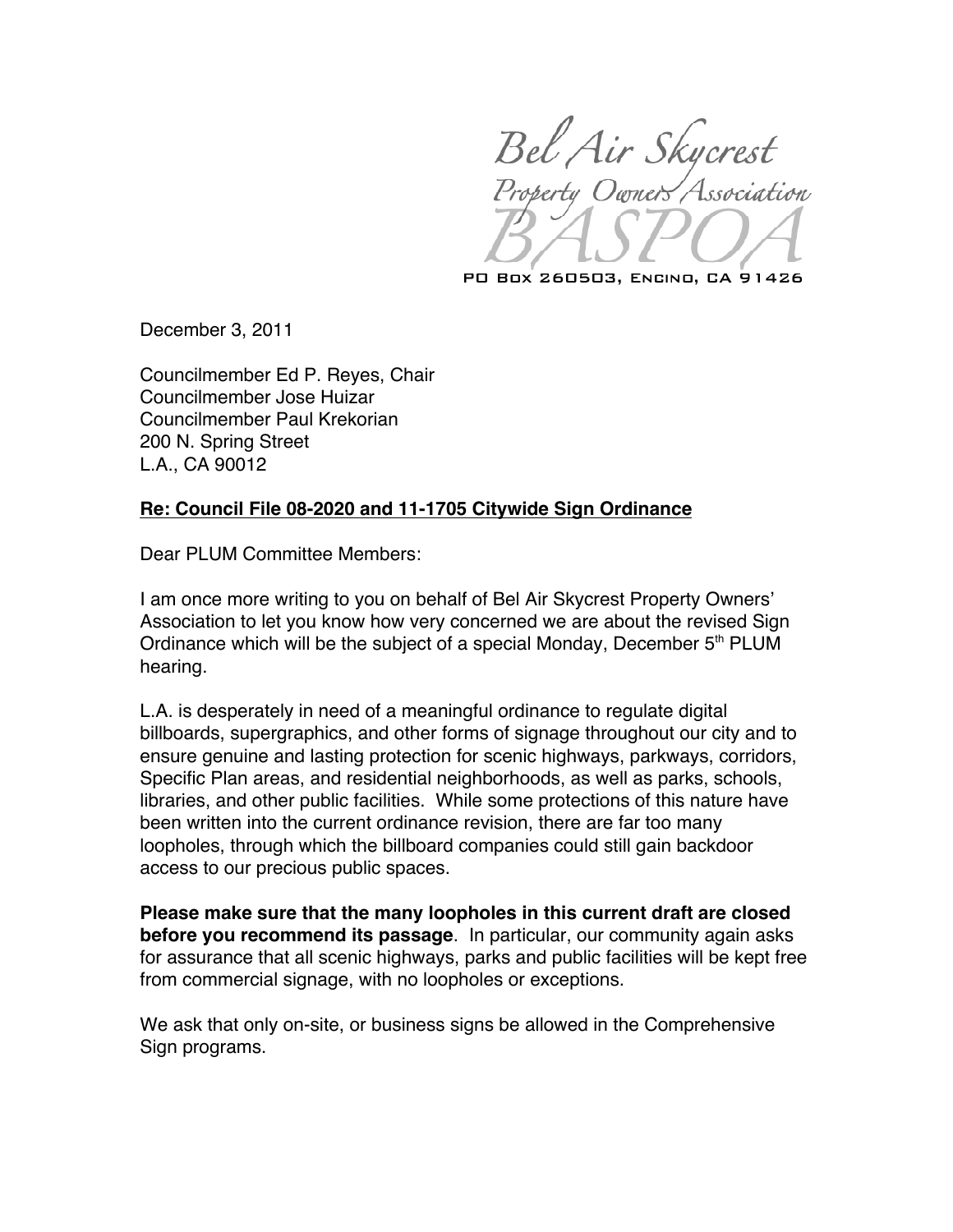We ask that billboards that violate their permits be brought into compliance, without loopholes or exceptions. And as for the new 3-page section that defines a fines appeal process – there should be no such appeal process. If you violate the ordinance, you need to pay the fines. End of story.

Perhaps most importantly, the ordinance needs to be returned to the original concept of **NO NET GAIN in total number of billboards across the City**. When new signs go up, old signs must come down via a mandatory "takedown" provision – no loopholes or exceptions. Contributions to community benefit funds are not a satisfactory substitute for takedown requirements and will enable an endless increase in the very billboard blight issue which this ordinance is supposedly trying to address.

Our community feels very strongly about this issue, and we are not alone: signage is in our faces every day, every time we leave our homes, and if this ordinance doesn't do the job it's supposed to do, there are going to be a lot of angry voters across the city.

Respectfully,

Lois Becker

Lois Becker, Community Liaison Bel Air Skycrest Property Owners' Association PO Box 260503 Encino, CA 91426

cc: Councilmember Bill Rosendahl Federation of Hillside & Canyon Associations Brentwood Residents Coalition Brentwood Community Council Coalition to Ban Billboard Blight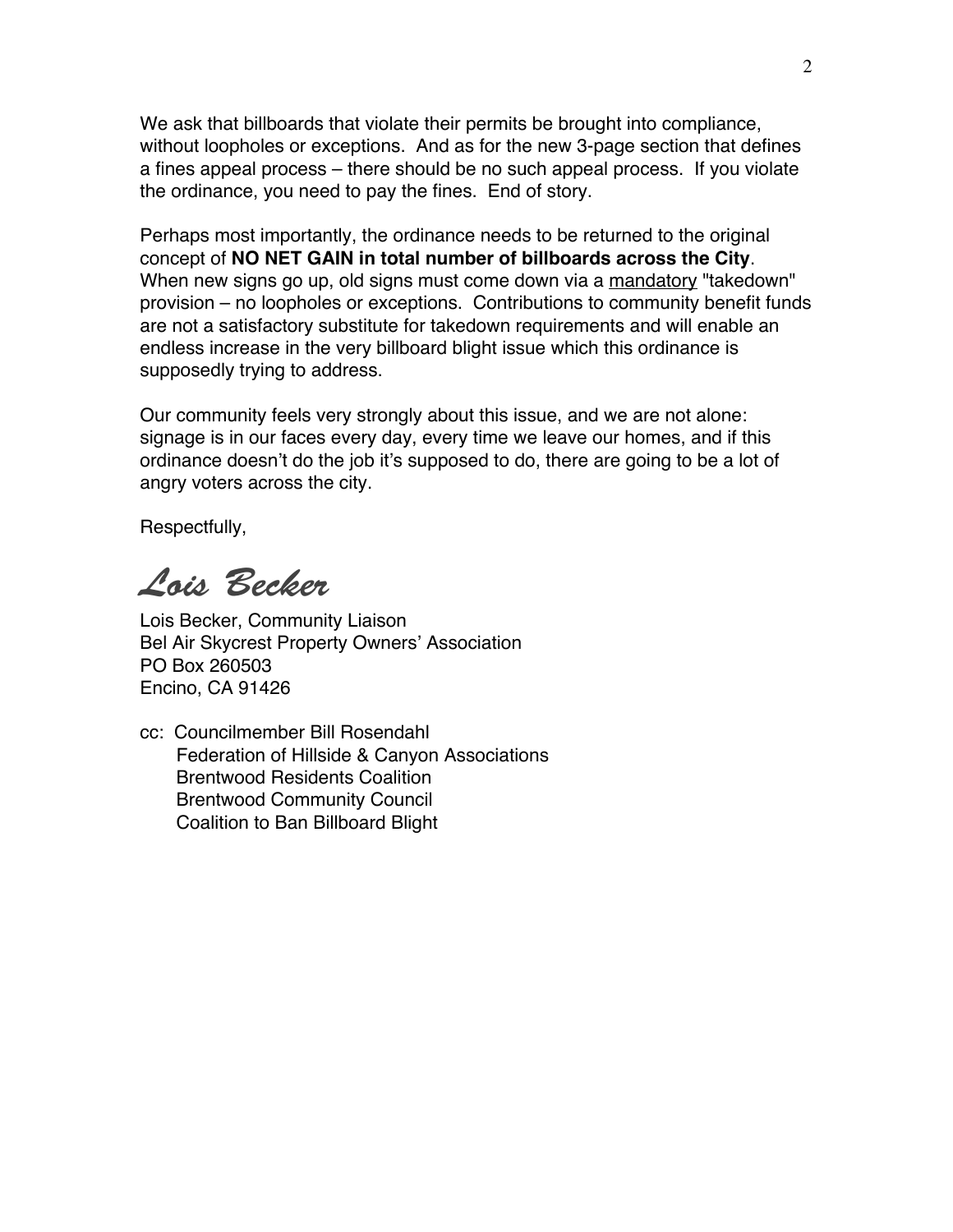



**Building A Better Community** 

Community Impact Statement Council File 08-2020 Citywide Sign Ordinance

The **Bel-Air Beverly Crest Neighborhood Council** opposes adoption of the revised citywide sign ordinance now pending before the City Council Planning and Land Use Management committee because it would allow a proliferation of commercial advertising on both private and public property without a significant reduction in existing billboard and signage blight, and would allow new electronic signage without addressing energy use, light pollution, traffic safety, and other issues that could negatively effect communities throughout the city. We also call for a 2-year moratorium on new digital displays until those issues are thoroughly studied and regulations developed to address them.

## **BACKGROUND**

The City Planning Commission (CPC) approved this ordinance on March 26, 2009, after three public hearings that included extensive testimony from representatives of neighborhood councils, community groups, business and development interests, and the sign industry. Unfortunately, proposed changes to the ordinance first made public on July 22, 2011 by the City Planning Department seriously weaken the ability of the city to protect its citizens from the negative impacts of outdoor advertising.

**SIGN DISTRICTS:** The CPC retained the sign district provision allowing off-site and other prohibited sign types in sign districts, but greatly limited the potential for negative impact on communities by allowing districts only in high-intensity commercial areas zoned regional commercial or regional center. The CPC also approved a provision that allowed property owners to erect these kinds of signs only after acquiring and removing existing billboards in the surrounding community at a more than one-to-on square footage ratio. The CPC voted to "grandfather" only two pending applications for sign districts under the current city sign ordinance.

The revised ordinance now before the Planning and Land Use Management (PLUM) committee seriously undermines the CPC's intent by proposing to grandfather a dozen pending sign district applications and proposals for special signage in specific plan areas. This could result in hundreds of thousands of square feet of new off-site signage in the city without a single billboard being taken down. The CPC rightly decided that removal of billboards that blight commercial streets in many neighborhoods provides a tangible, quantifiable community benefit as well as ensures that there won't be a net proliferation of new billboards and off-site signage in the city.

**COMPREHENSIVE SIGN PROGRAMS:** The CPC included this provision to allow special signage rules for large properties like shopping centers and college campuses, but the provision didn't allow any off-site or electronic signage generally prohibited by the ordinance. The revised ordinance would allow those generally prohibited sign types if they aren't visible from the public-right-of-way and don't